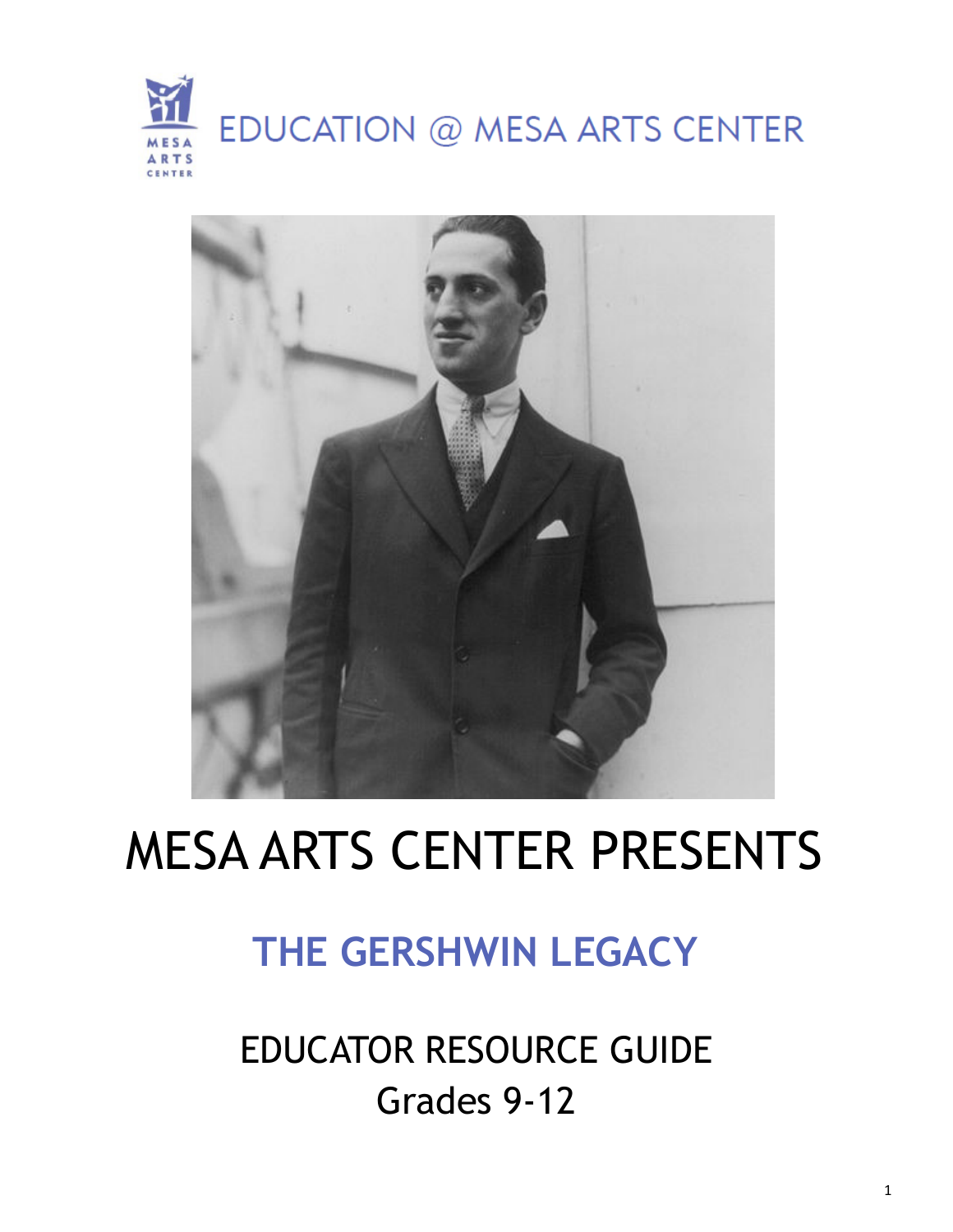

### **TABLE OF CONTENTS**

| Classroom Activities & Questions 4 |
|------------------------------------|
|                                    |
|                                    |
|                                    |
|                                    |
|                                    |
|                                    |



#### THE GERSHWIN LEGACY

George Gershwin was the son of Russian Jewish immigrants, an American composer, painter, pianist, and jazz innovator. Together with his lyricist brother, Ira, the Gershwin brothers created iconic musical works that are still celebrated today.

This Educator Resource Guide invites learners to research Gershwin, walk through Ellis Island, write & analyze poetry, and experience Gershwin's music.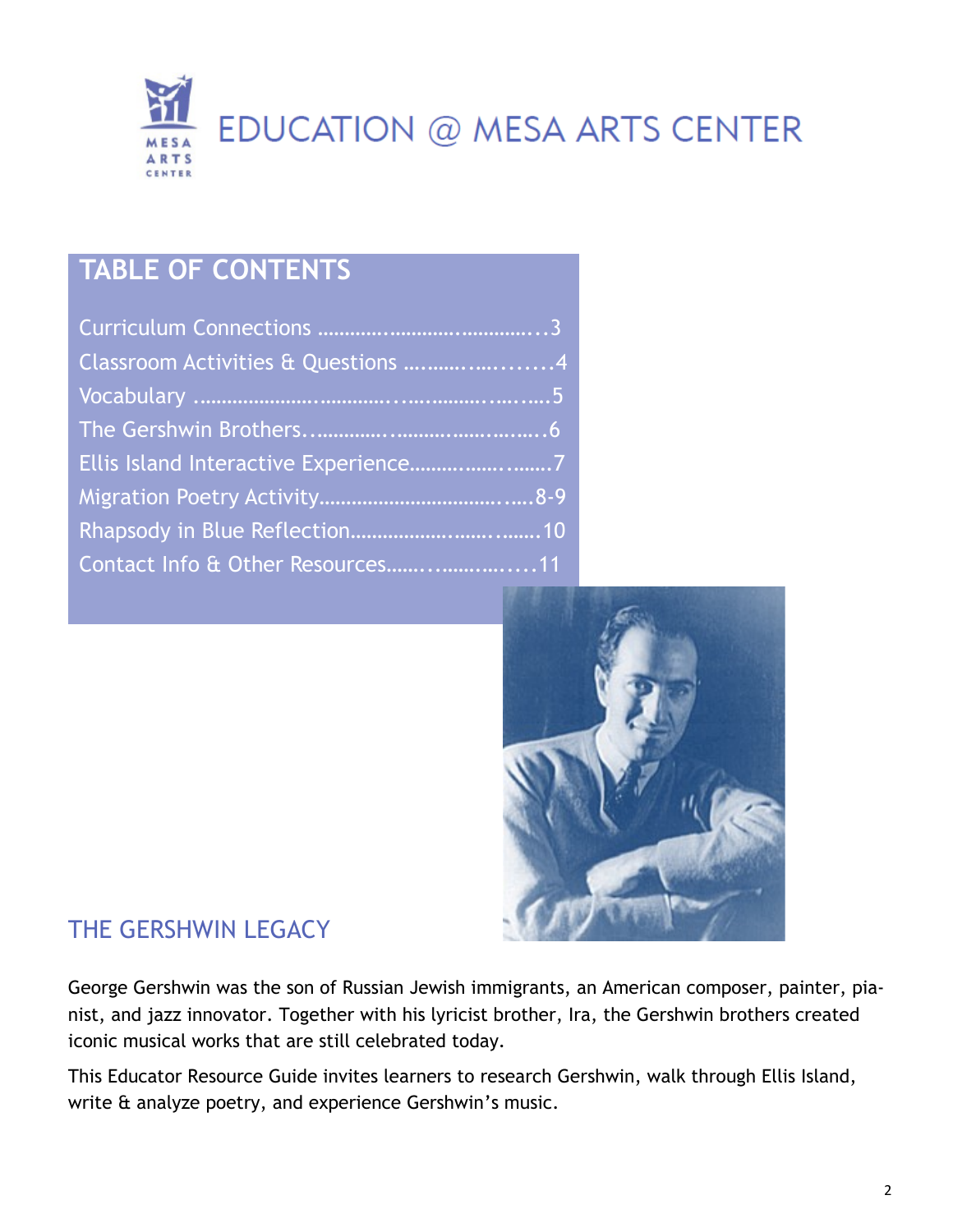

### CURRICULUM CONNECTIONS THE GERSHWIN LEGACY

#### Arizona History & Social Sciences State Standards

**HS.H4.2** — Explain how artistic, philosophical, and scientific ideas have developed and shaped society and institutions.

**HS.H4.4** — Examine how a diverse society can be a force for unity and/or disunity.

**HS.G3.1** — Analyze the reciprocal nature of how historical events and the diffusion of ideas, technologies, and cultural practices have influenced migration patterns and the distribution of human population.

Arizona Music Theory & Composition State Standards

**MU.CR.1.MC.HS2a —** Describe and demonstrate how sounds and musical ideas can be used to represent sonic events, memories, visual images, concepts, texts, or storylines.

**MU.CN.11.MC.HS2a —** Analyze how context can inform the expressive intent and meaning of a musical composition.

**MU.CN.11.MC.HS2b —** Analyze how music is affected by one's knowledge outside the arts.

#### Arizona English Language Arts State Standards

**9-12.W.5** — Develop and strengthen writing as needed by planning, revising, editing, rewriting, or trying a new approach, focusing on addressing what is most significant for a specific purpose and audience.

#### Arizona Social & Emotional Learning Core Competencies

**Self Awareness** — Involves understanding one's emotions, personal identity, goals and values. This includes accurately assessing one's strengths and limitations, having positive mindsets, possessing a well-grounded sense of self-efficacy and optimism. High levels of self-awareness require the ability to understand the links between one's personal and sociocultural identities and to recognize how thoughts, feelings, and actions are interconnected.

**Social Awareness** — Involves the ability to take the perspective of those with the same and different backgrounds and cultures and to empathize and feel compassion. It also involves understanding social norms for behavior in diverse settings and recognizing family, school, and community resources and supports.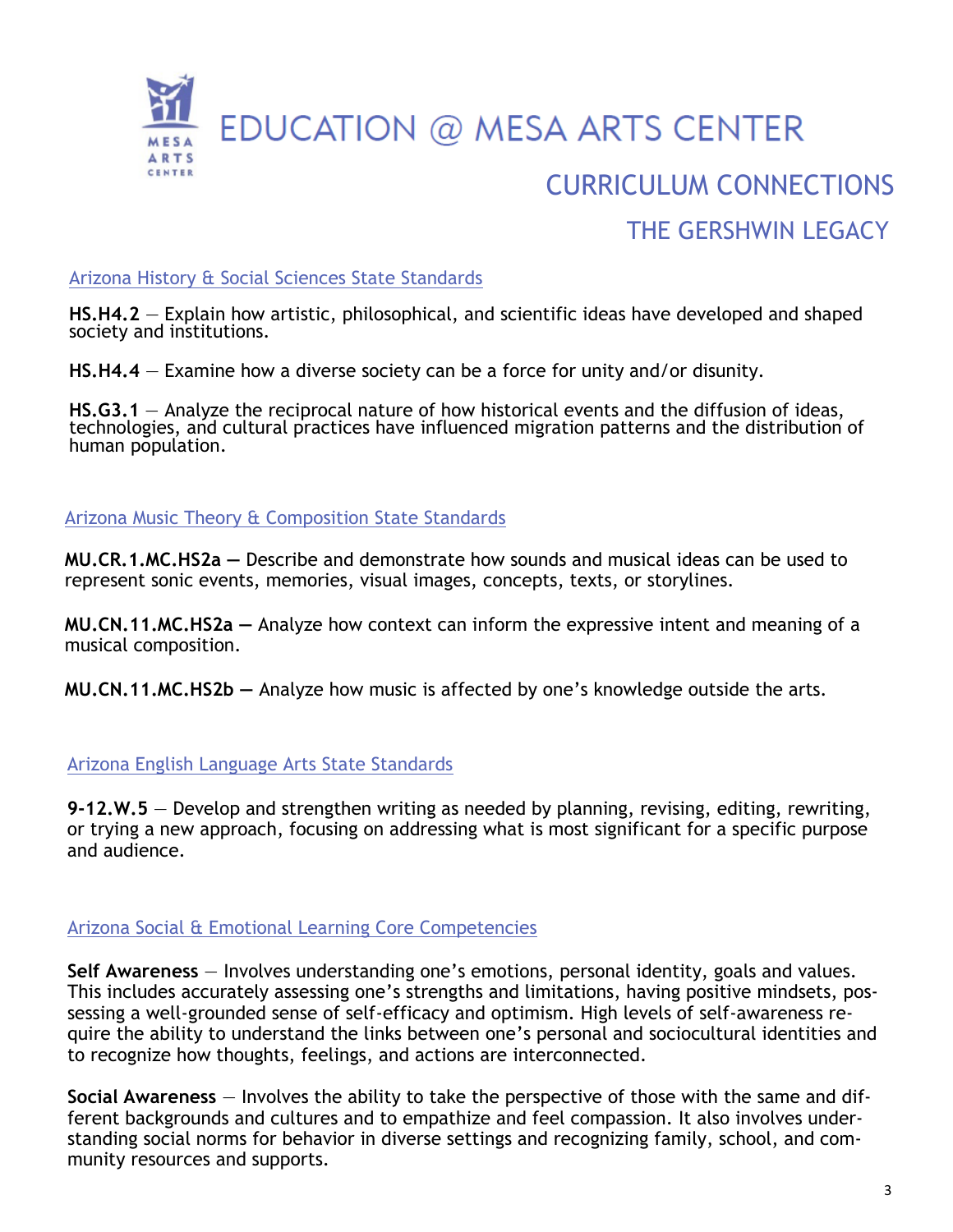

### CLASSROOM ACTIVITIES

#### Questions to Ponder….

Question 1 — How did the migrations in early 1900s shape American music?

Question  $2 -$  How does one's identity influence the art they create?

#### Activities to Explore….

**Background Research**: Have the students review the vocabulary terms (page 5), Gershwin biography (page 6) and the Gershwin timeline at [http://gershwin.com/gershwin](http://gershwin.com/gershwin-timeline/)-timeline/. Invite the students to write down three things they would like to learn more about George Gershwin and then practice their research skills to find the answers.

Materials: Page 5, Page 6, [http://gershwin.com/gershwin](http://gershwin.com/gershwin-timeline/)-timeline/

**Ellis Island Interactive Experience**: To better understand the social landscape of America in the early 1900s, students will complete The Interactive Tour of Ellis Island and page 7 of this packet.

Materials: Page 7, <http://teacher.scholastic.com/activities/immigration/tour/index.htm>

**Migration Poetry Activity:** Students will use pages 8-9 to write a poem and biography. Have students exchange their poem and biography with a partner. With their partner students will discuss any questions and make necessary changes, then write a final draft. Discuss as a class how one's identity/biography shaped their creative work. Also discussed what it might have been like for Ira Gershwin to create song lyrics.

Materials: Pages 8-9

**Rhapsody in Blue Reflection**: After the students learn about George Gershwin and listen to "Rhapsody in Blue", have the students answer the reflection questions on page 10. Discuss in small groups what the students wrote.

Materials: Rhapsody in Blue, Page 10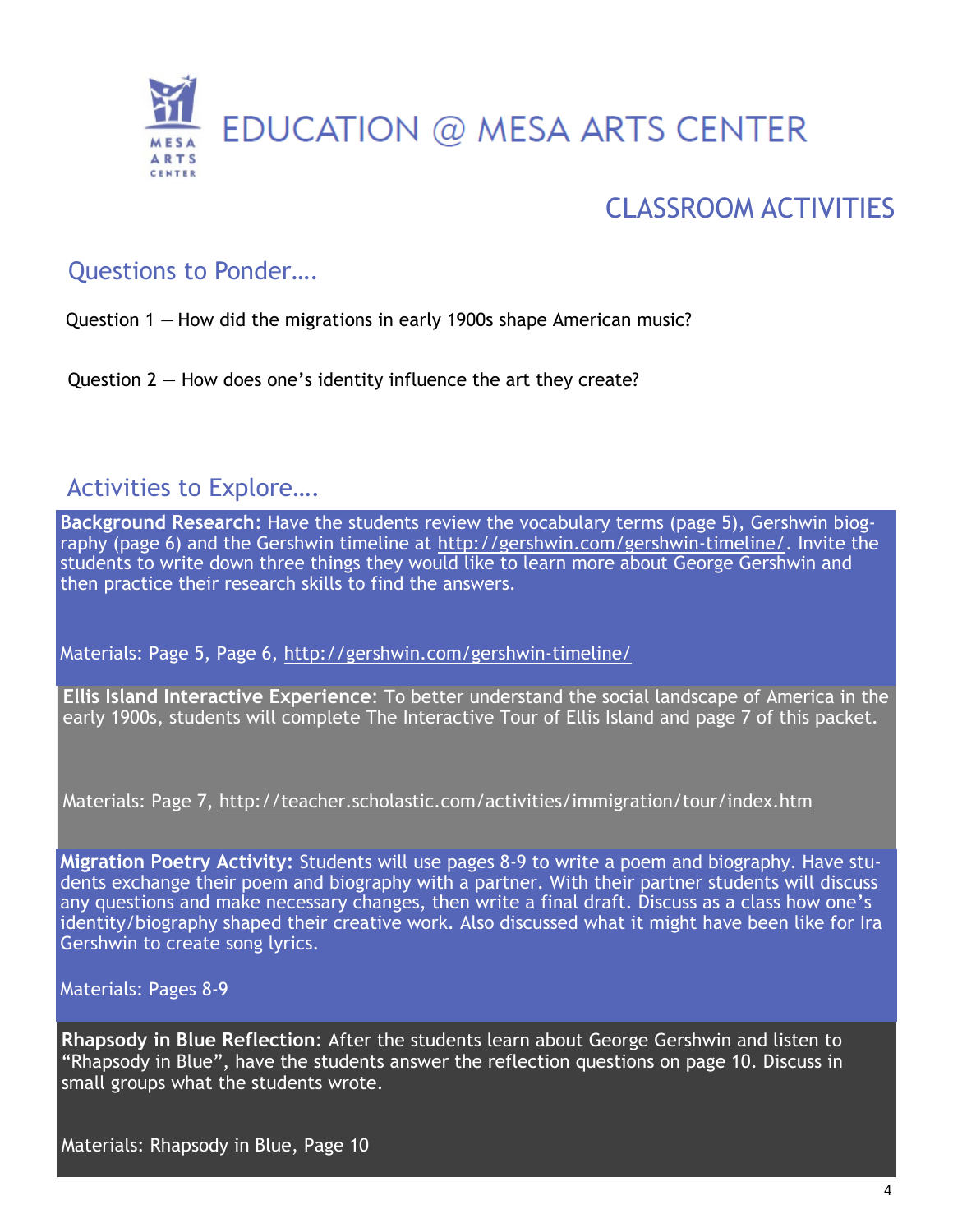

### **VOCABULARY**

**Improv** — Spontaneously composing melodies, but in accordance to the rules associated with jazz.

**Ellis Island** — An Immigration Station that welcomed more than 12 million immigrants between 1892-1954. It is estimated that more than 40% of all current American citizens can trace their family back to Ellis Island.

**Song plugger** — A musician employed by a store and song publishers to perform and promote new music in the early 20th century.

**Irving Berlin** — Jewish immigrant, composer and one of George Gershwin's musical role models. His work includes, "Blue Skies", "Puttin' On the Ritz" and "God Bless America". While 5 years old, Berlin and his family arrived at Ellis Island in 1893.

**Yiddish Theater District** — The center of New York City's Yiddish theatre scene in the early 20th century and close to where the Gershwin family lived.

**The Great Migration** — From about 1916-1970, more than 6 million African Americans moved to the North, West, and Midwest from the rural South.

**Porgy and Bess** — A controversial "folk opera" by George Gershwin, DuBose Heyward, Dorothy Heyward, and Ira Gershwin about African Americans in Charleston, South Carolina. Porgy and Bess includes the famous song, "Summertime".

**Jazz** — A style of music which Gershwin described as, "Jazz is a word which has been used for at least five or six different types of music. It is really a conglomeration of many things … Ragtime, the blues, classicist and spiritual … An entire composition in jazz could not live."

**Rhapsody in Blue** — A musical piece by George Gershwin that premiered in 1924 for solo piano and jazz band which integrated jazz and classical music styles.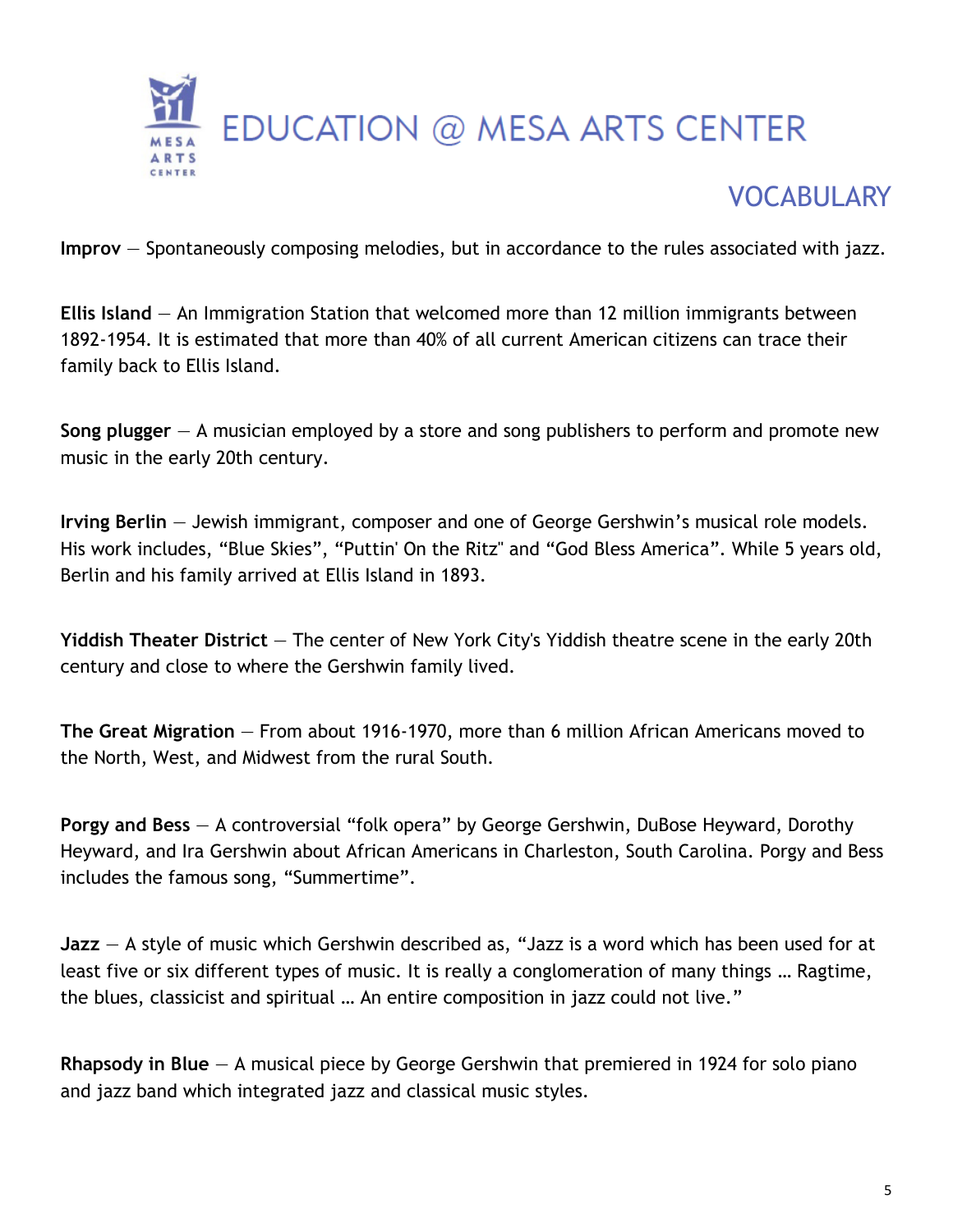### EDUCATION @ MESA ARTS CENTER **ARTS** CENTER

### THE GERSHWIN BROTHERS

George Gershwin was born Yakov Gershvin in Brooklyn, NY in 1898 to Russian-Jewish immigrant parents, Morris and Rose Gershvin. Morris Gershwin (Moishe Gershovitz) migrated to New York City from St. Petersburg, Russia in 1890, perhaps to avoid military service. Rose (Rosa Bruskin), also from St. Petersburg came to New York with her family in 1892. Family members believe they knew each other in St. Petersburg before their migration. They were married in 1895 and had 4 children by 1906: Israel (Ira), Yakov (George), Arthur and Frances.



The Gershwin's may have lived in as many as 28 different New York City locations in the first 21 years of their marriage, including Brooklyn, Harlem and the culturally diverse Lower East Side (Irish, Italian, Greek). With Rose as the household manager, Morris eventually became a successful businessman (bakeries and restaurants) able to provide a middle-class life for his family. The Gershwin family was an assimilated household. George and his siblings attended public school while the family spoke Russian, Yiddish and English in the home. Rose and Morris did not encourage their children to study music, but often enjoyed an Enrico Caruso recording and attended Yiddish theater. They did purchase a second-hand piano for Ira and eventually provided piano lessons for 11-year old George after discovering George's natural talent for the piano.

Ira (considered the scholar of the family) attended City College as an English major, but quit to work in the family business and was drawn to musical theater. George dropped out of high school, played piano in New York City clubs, and became a "song plugger" for Tin Pan Alley. George's musical education continued as he sought out mentors who would educate and train him in a wide variety of music styles. Perhaps most importantly, the brothers were attentive listeners and observers of the people and music of New York City. These sons of Russian-Jewish immigrants found their American voice. In the late 1910s, Ira and George began collaborating on songs. By themid-1920s, they had become one of the most celebrated songwriting teams in American music. The Library of Congress Gershwin Prize, named for Ira and George Gershwin, "celebrates the work of an artist whose career reflects lifetime achievement in promoting song as a vehicle of musical expression and cultural understanding."

Created by Marcie Hutchinson (Director of K-12 Initiatives for the School of Historical, Philosophical, and Religious Studies at Arizona State University) for Jazz from A to Z

Based on: Pollack, Howard. "Gershwin and His Family." George Gershwin: His Life and Works. Los Angeles: U of California, 2006. 3-21. Print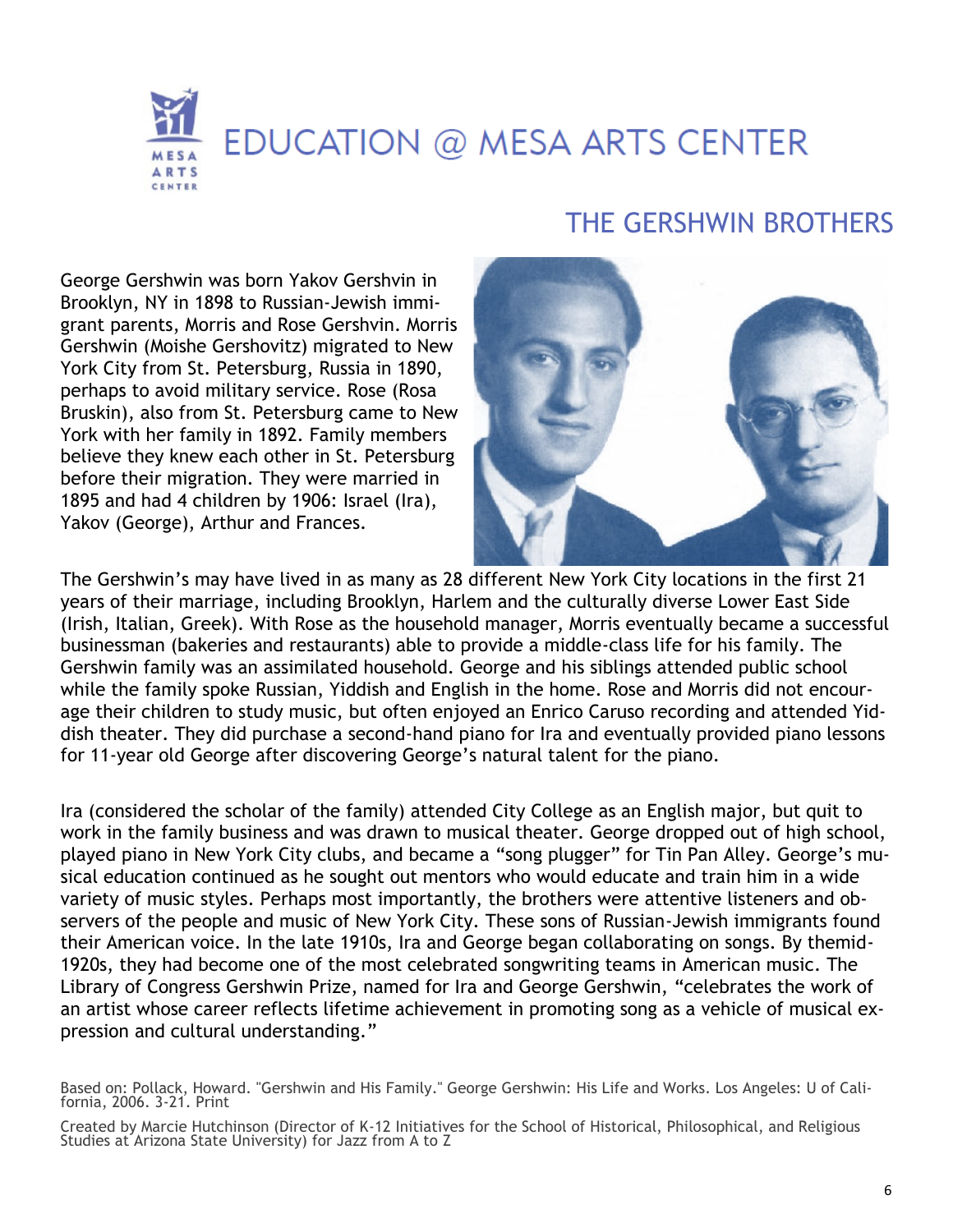

#### ELLIC ICLAND INTEDACTIVE EVDEDIENCE ELLIS ISLAND INTERACTIVE EXPERIENCE

**Instructions:** Experience Ellis Island by visiting [http://teacher.scholastic.com/activities/](http://teacher.scholastic.com/activities/immigration/tour/index.htm) [immigration/tour/index.htm](http://teacher.scholastic.com/activities/immigration/tour/index.htm) and completing the following questions.

### **Stop 1: The Passage**  1. Most immigrants who came to Ellis Island were from \_\_\_\_\_\_\_\_\_\_\_\_\_\_\_\_\_\_\_\_\_\_\_\_\_\_ 2. Immigrants were usually arriving escaping \_\_\_\_\_\_\_\_\_\_\_\_\_\_\_\_\_\_\_\_ and \_\_\_\_\_\_\_\_\_\_\_\_\_\_\_\_\_\_\_\_. **Stop 2: The Arrival**  3. How does Lawrence Meinwald describe the passage to America? \_\_\_\_\_\_\_\_\_\_\_\_\_\_\_\_\_ **Stop 3: The Baggage Room**  4. The officers passed out \_\_\_\_\_\_\_\_\_\_\_\_\_\_\_\_\_\_\_\_\_ for the immigrates to wear. **Stop 4: Stairs to the Registry Room** 5. Typically, the immigration process took only a few \_\_\_\_\_\_\_\_\_\_\_\_\_\_\_\_\_\_\_\_\_. **Stop 5: The Registry Room**  6. Women were not allowed to enter America \_\_\_\_\_\_\_\_\_\_\_\_\_\_\_\_\_\_ until after World War II. **Stop 6: The Medical Exam**  7. \_\_\_\_\_\_\_\_\_\_\_ total people with diseases or disabilities were sent back to their home countries. **Stop 7: The Legal Inspection**  8. Paul Lauric describes his time as a detainee as a(n) \_\_\_\_\_\_\_\_\_\_\_ & \_\_\_\_\_\_\_\_\_\_\_\_ atmosphere. **Stop 8: Detainees** 9. Why would Ellis Island have been known as an "Island of Tears"? 10. \_\_\_\_\_\_\_\_\_\_\_\_\_ babies were born on Ellis Island. More than \_\_\_\_\_\_\_\_\_\_\_\_\_ immigrants died there. **Stop 9: The Stairs of Separation**  11.Beginning in 1909, you had to have at least \$\_\_\_\_\_\_ to enter America. **Stop 10: The Kissing Post**

12.What happened when Estelle Belford greeted her father at the Kissing Post?

\_\_\_\_\_\_\_\_\_\_\_\_\_\_\_\_\_\_\_\_\_\_\_\_\_\_\_\_\_\_\_\_\_\_\_\_\_\_\_\_\_\_\_\_\_\_\_\_\_\_\_\_\_\_\_\_\_\_\_\_\_\_\_\_\_\_\_\_\_\_\_\_\_\_\_\_\_\_\_\_\_\_\_\_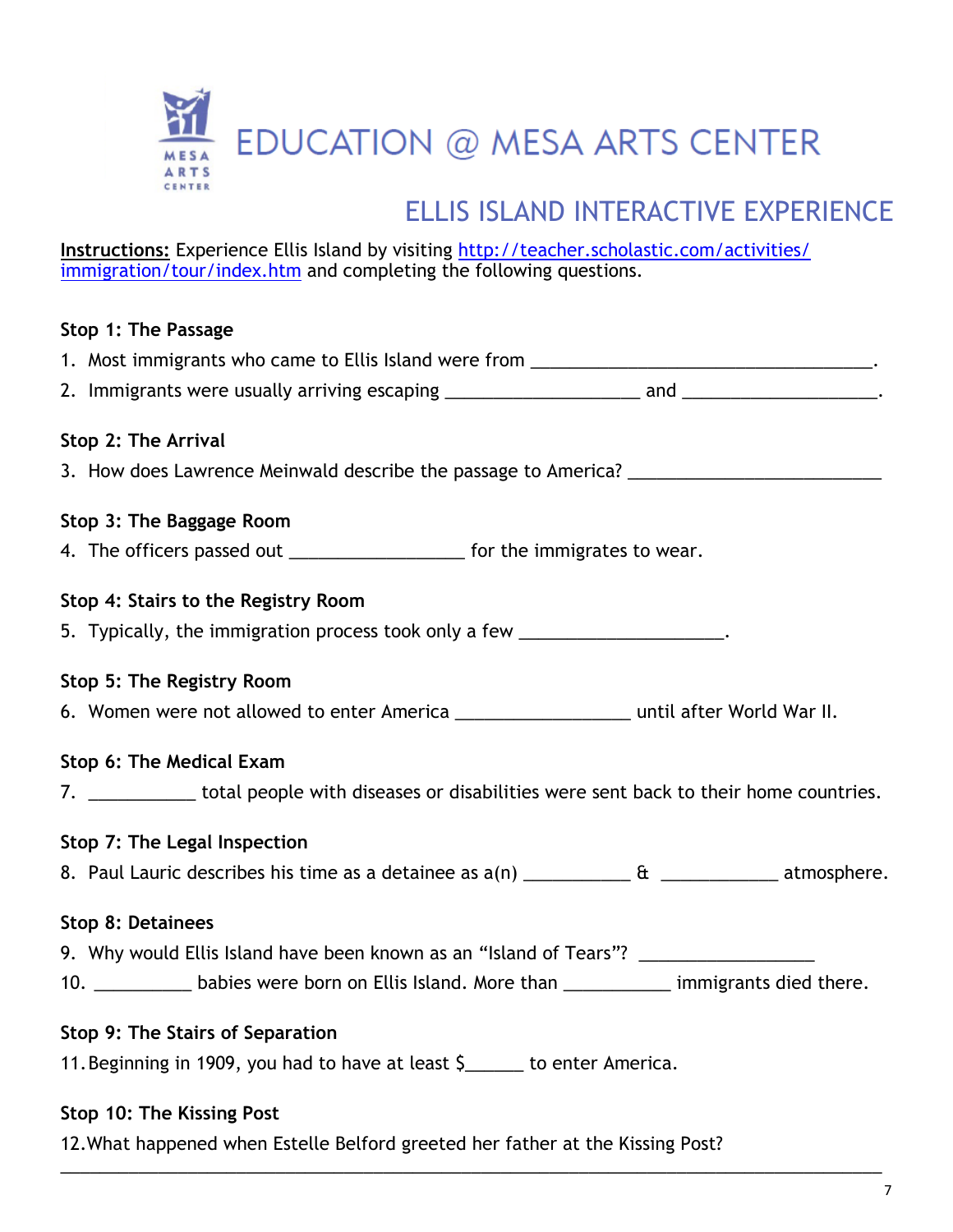

#### MIGRATION POETRY ACTIVITY

Think of an event or memory from your life or family history related to migration—the journey (for example, a time you moved to a new home or school, your grandparents' stories about moving to this country, or a new state, meeting someone who moved from a different state).

\_\_\_\_\_\_\_\_\_\_\_\_\_\_\_\_\_\_\_\_\_\_\_\_\_\_\_\_\_\_\_\_\_\_\_\_\_\_\_\_\_\_\_\_\_\_\_\_\_\_\_\_\_\_\_\_\_\_\_\_\_\_\_\_\_\_\_\_\_\_\_\_\_\_\_\_\_\_\_\_\_\_\_\_ \_\_\_\_\_\_\_\_\_\_\_\_\_\_\_\_\_\_\_\_\_\_\_\_\_\_\_\_\_\_\_\_\_\_\_\_\_\_\_\_\_\_\_\_\_\_\_\_\_\_\_\_\_\_\_\_\_\_\_\_\_\_\_\_\_\_\_\_\_\_\_\_\_\_\_\_\_\_\_\_\_\_\_\_

What biographical information about you is important or related to this issue?

What historical context is important to this event or memory—perhaps push or pull factors?

How does your event relate to migration (reception, reaction, adjustment, assistance, assimilation)?

\_\_\_\_\_\_\_\_\_\_\_\_\_\_\_\_\_\_\_\_\_\_\_\_\_\_\_\_\_\_\_\_\_\_\_\_\_\_\_\_\_\_\_\_\_\_\_\_\_\_\_\_\_\_\_\_\_\_\_\_\_\_\_\_\_\_\_\_\_\_\_\_\_\_\_\_\_\_\_\_\_\_\_\_ \_\_\_\_\_\_\_\_\_\_\_\_\_\_\_\_\_\_\_\_\_\_\_\_\_\_\_\_\_\_\_\_\_\_\_\_\_\_\_\_\_\_\_\_\_\_\_\_\_\_\_\_\_\_\_\_\_\_\_\_\_\_\_\_\_\_\_\_\_\_\_\_\_\_\_\_\_\_\_\_\_\_\_\_

\_\_\_\_\_\_\_\_\_\_\_\_\_\_\_\_\_\_\_\_\_\_\_\_\_\_\_\_\_\_\_\_\_\_\_\_\_\_\_\_\_\_\_\_\_\_\_\_\_\_\_\_\_\_\_\_\_\_\_\_\_\_\_\_\_\_\_\_\_\_\_\_\_\_\_\_\_\_\_\_\_\_\_\_

List at least 3 emotions that are attached to this event.

- 1. \_\_\_\_\_\_\_\_\_\_\_\_\_\_\_\_\_\_\_\_\_\_\_\_\_\_\_\_\_\_\_\_\_\_\_\_\_\_\_
- 2. \_\_\_\_\_\_\_\_\_\_\_\_\_\_\_\_\_\_\_\_\_\_\_\_\_\_\_\_\_\_\_\_\_\_\_\_\_\_\_
- $3.$

Write a brief sentence that describes what caused each of these emotions.

Why is this event worthwhile for other people to know about? What larger message does this event show/teach?

\_\_\_\_\_\_\_\_\_\_\_\_\_\_\_\_\_\_\_\_\_\_\_\_\_\_\_\_\_\_\_\_\_\_\_\_\_\_\_\_\_\_\_\_\_\_\_\_\_\_\_\_\_\_\_\_\_\_\_\_\_\_\_\_\_\_\_\_\_\_\_\_\_\_\_\_\_\_\_\_\_\_\_\_

\_\_\_\_\_\_\_\_\_\_\_\_\_\_\_\_\_\_\_\_\_\_\_\_\_\_\_\_\_\_\_\_\_\_\_\_\_\_\_\_\_\_\_\_\_\_\_\_\_\_\_\_\_\_\_\_\_\_\_\_\_\_\_\_\_\_\_\_\_\_\_\_\_\_\_\_\_\_\_\_\_\_\_\_

\_\_\_\_\_\_\_\_\_\_\_\_\_\_\_\_\_\_\_\_\_\_\_\_\_\_\_\_\_\_\_\_\_\_\_\_\_\_\_\_\_\_\_\_\_\_\_\_\_\_\_\_\_\_\_\_\_\_\_\_\_\_\_\_\_\_\_\_\_\_\_\_\_\_\_\_\_\_\_\_\_\_\_\_ \_\_\_\_\_\_\_\_\_\_\_\_\_\_\_\_\_\_\_\_\_\_\_\_\_\_\_\_\_\_\_\_\_\_\_\_\_\_\_\_\_\_\_\_\_\_\_\_\_\_\_\_\_\_\_\_\_\_\_\_\_\_\_\_\_\_\_\_\_\_\_\_\_\_\_\_\_\_\_\_\_\_\_\_ \_\_\_\_\_\_\_\_\_\_\_\_\_\_\_\_\_\_\_\_\_\_\_\_\_\_\_\_\_\_\_\_\_\_\_\_\_\_\_\_\_\_\_\_\_\_\_\_\_\_\_\_\_\_\_\_\_\_\_\_\_\_\_\_\_\_\_\_\_\_\_\_\_\_\_\_\_\_\_\_\_\_\_\_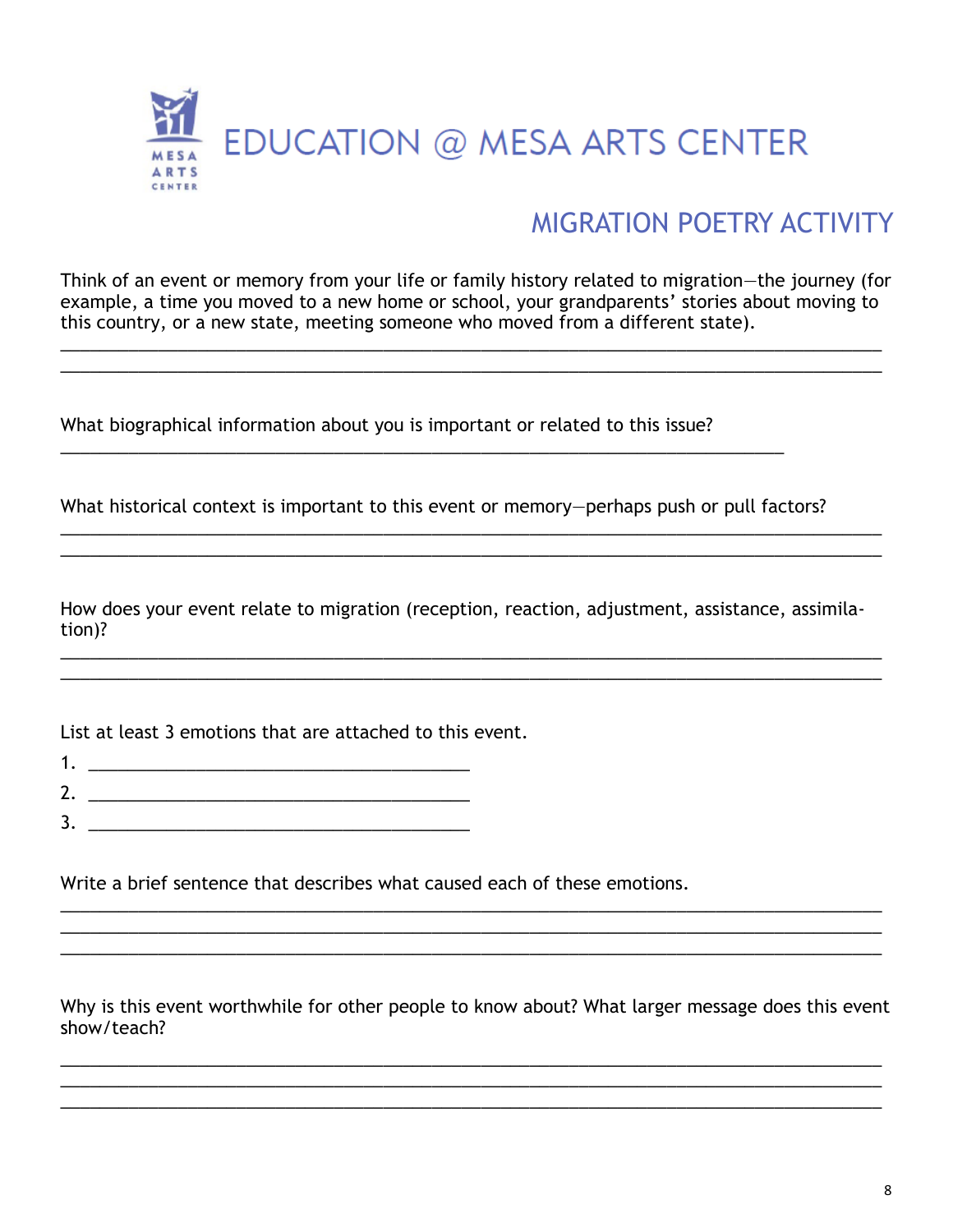

#### MIGRATION POETRY ACTIVITY (CONT.)

Now, write this memory or event in a poem form. It should be at least 10 lines long. Be sure to include biographical and historical details that help the reader understand the moment. Use emotionally packed words to help the reader understand and "see" the emotions of this memory. It does not need to rhyme!

Finally, write a brief biography that introduces you to the reader, including relevant historical/ biographical details the audience needs to know to understand your poem and message. Jot some ideas here, but use your own paper when you write.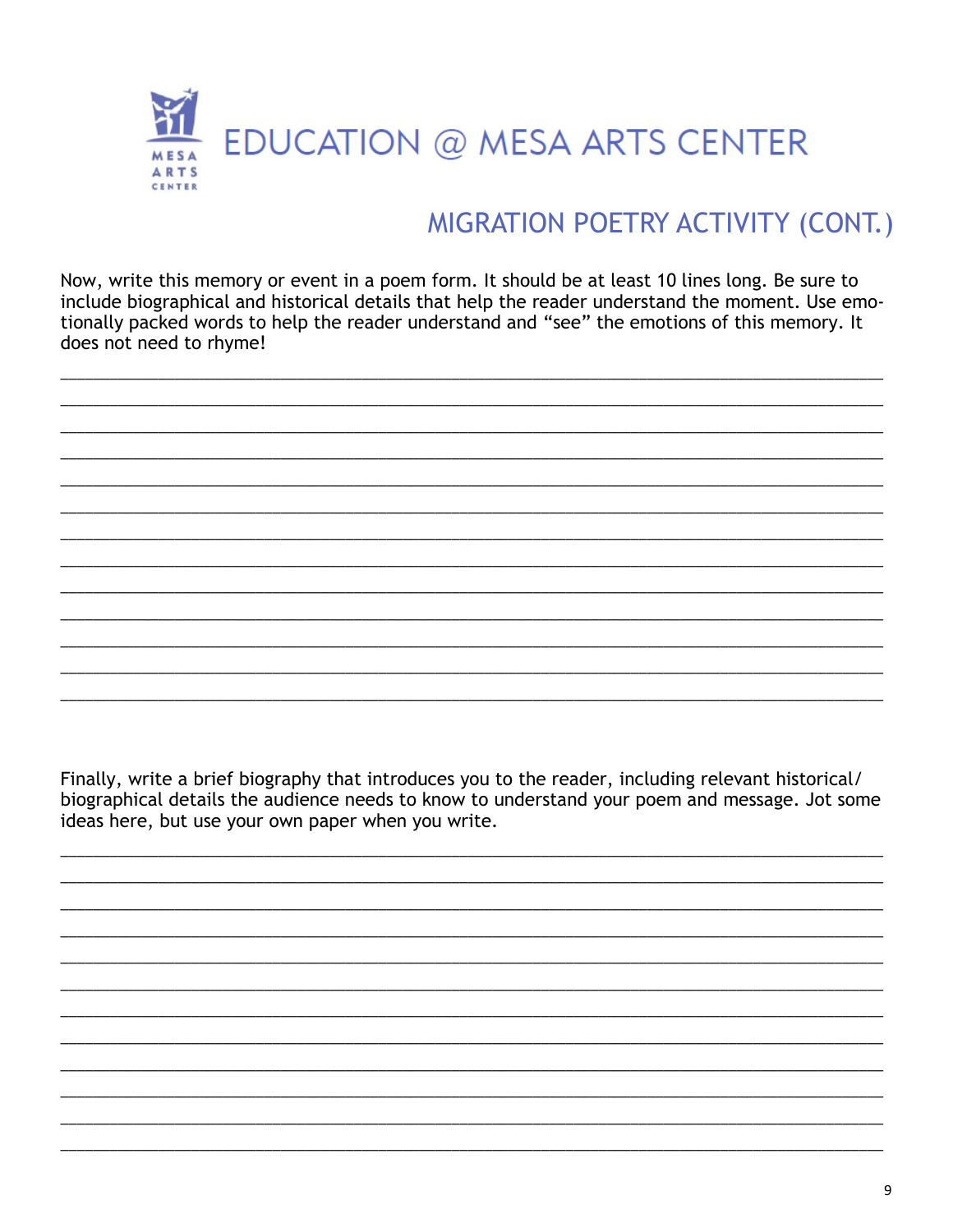

#### RHAPSODY IN BLUE REFLECTION

#### **Instructions: Listen to "Rhapsody in Blue". Then using what you have learned about George Gershwin, answer the following questions.**

Describe George Gershwin's background: (position, nationality, gender, occupation, social class, religion, ethnicity, etc.)

When was the piece written? What events were occurring at the time?

How will you remember this piece so you can identify it when you hear it again?

What questions would you ask of this composer in an interview?

What emotions does this piece provoke?

Imagine yourself to be a music critic at the time the piece was first performed. How would you rate the piece? Why?